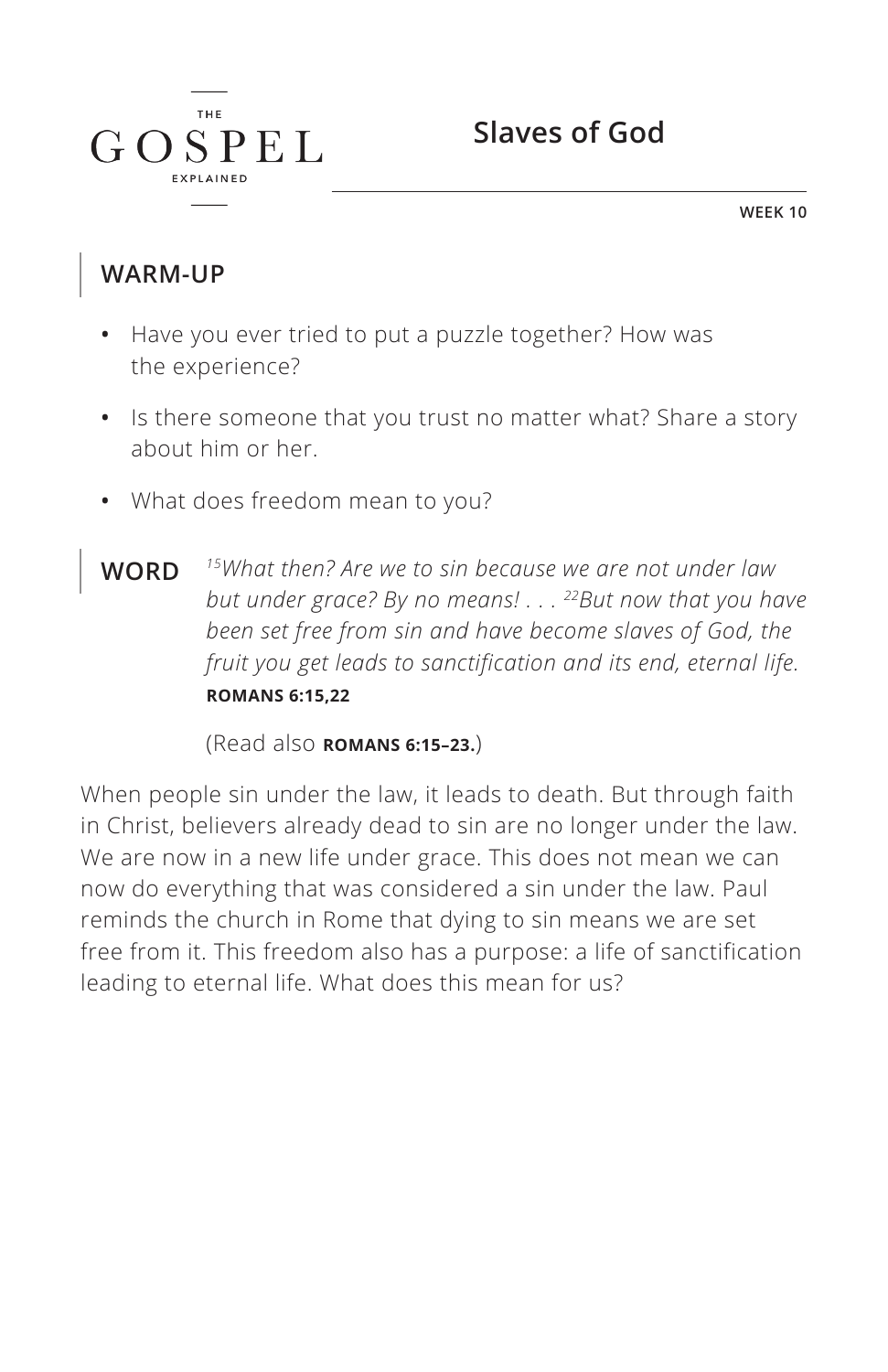### **1 We become slaves of God.**

*17But thanks be to God, that you who were once slaves of sin have become obedient from the heart to the standard of teaching to which you were committed, 18and, having been set free from sin, have become slaves of righteousness. ^***ROMANS 6:17,18**

When people have not yet put their faith in Christ, they give themselves over to sin. As a result, they become slaves of sin. A slave is someone who is under the control of someone else—his or her master—and has no choice but to obey the master. In the same way, apart from Christ, people are under the power and control of sin and they cannot help but sin. This ultimately leads to death or eternal separation from God. However, when we become obedient to the teaching that we should put our faith in Jesus Christ's work for our righteousness, we become *slaves of righteousness.* We cannot help but live our lives following God and reflecting His righteousness. Share how your faith in Christ has led to a new desire to follow Him.

### **2 We are being sanctified.**

*But now that you have been set free from sin and have become slaves of God, the fruit you get leads to sanctification and its end, eternal life. ^***ROMANS 6:22**

The result or fruit of having died to sin and becoming slaves of God is our sanctification. Sanctification means that different aspects of our life become more and more set apart to God and we become more and more Christlike in our thoughts, words, and behavior. This is God's work in us as we yield and submit to Him. In what ways has your life changed since you trusted in Christ?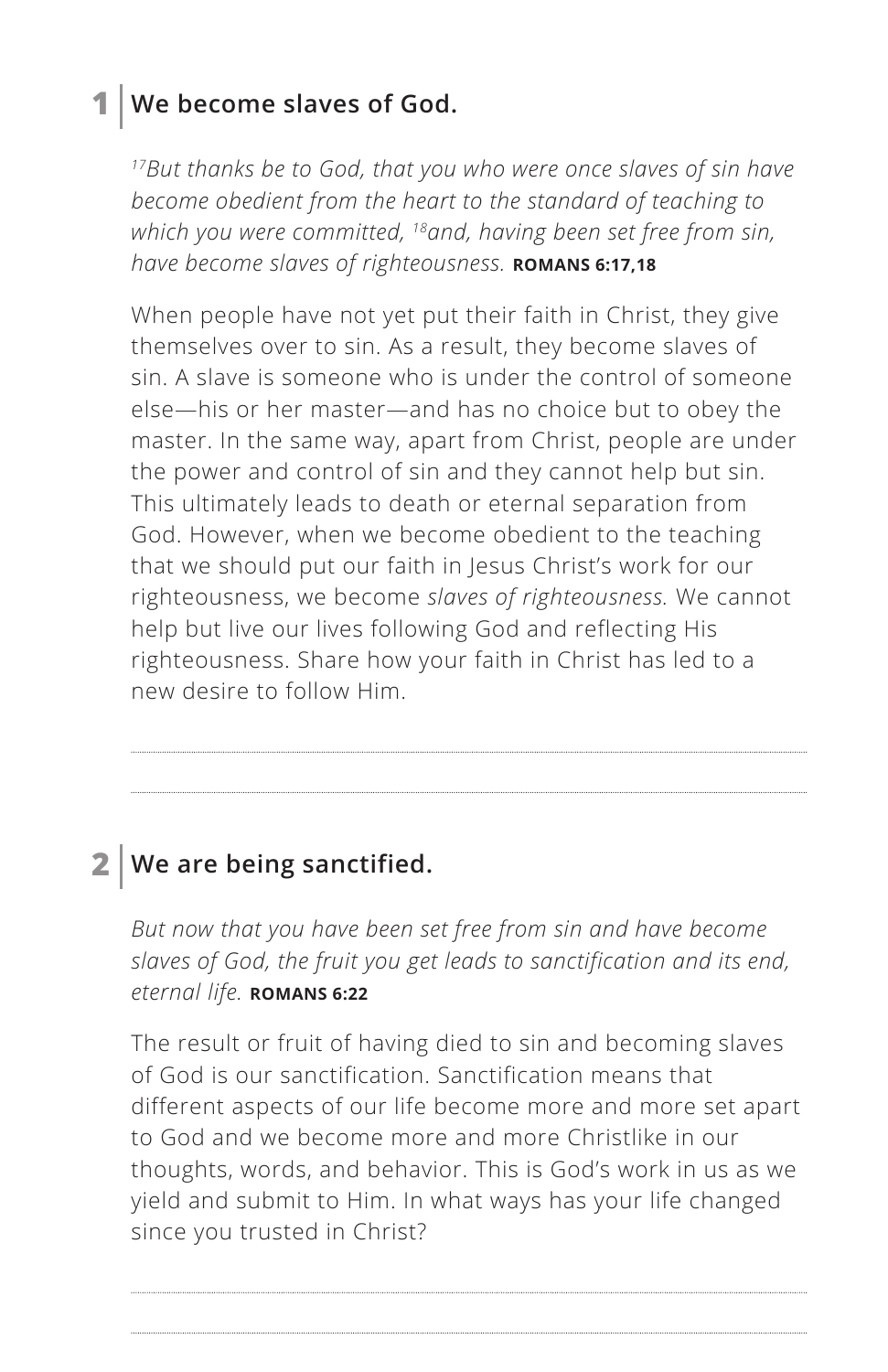## **3 We will experience eternal life.**

*22But now that you have been set free from sin and have become slaves of God, the fruit you get leads to sanctification and its end, eternal life. 23For the wages of sin is death, but the free gift of God is eternal life in Christ Jesus our Lord. ^***ROMANS 6:22,23**

#### (Read also **JOHN 17:3.**)

Eternal life is about knowing God and the life that He wants us to have (John 17:3). This is something that we start experiencing in this life when we put our faith in Christ. However, the passage above refers to what we will experience after this life. This is the ultimate goal of our sanctification: perfection and complete Christlikeness when Jesus Christ returns to resurrect us bodily. We will be completely free from the presence of sin, death, pain, and suffering. We will experience a perfect face-to-face relationship with God for all eternity. This is not the result of obeying commandments, but is the free gift of God that we receive through faith in Jesus Christ. How does knowing that we will experience eternal life keep us from sinning even when we are not under the law?

# **APPLICATION**

- **•** Would you like to put your faith in Christ and experience the sanctification that comes with new life in Him? Ask someone to pray with you to receive God's gift of eternal life and for you to become more like Him as each day passes.
- **•** Through Christ, we are freed from slavery under sin. What is an action or mindset you still need to yield and entrust to God in order to experience His transforming grace?
- **•** Do you have family and friends who are not yet following Christ in faith? How can you declare and demonstrate the gospel to them this week?